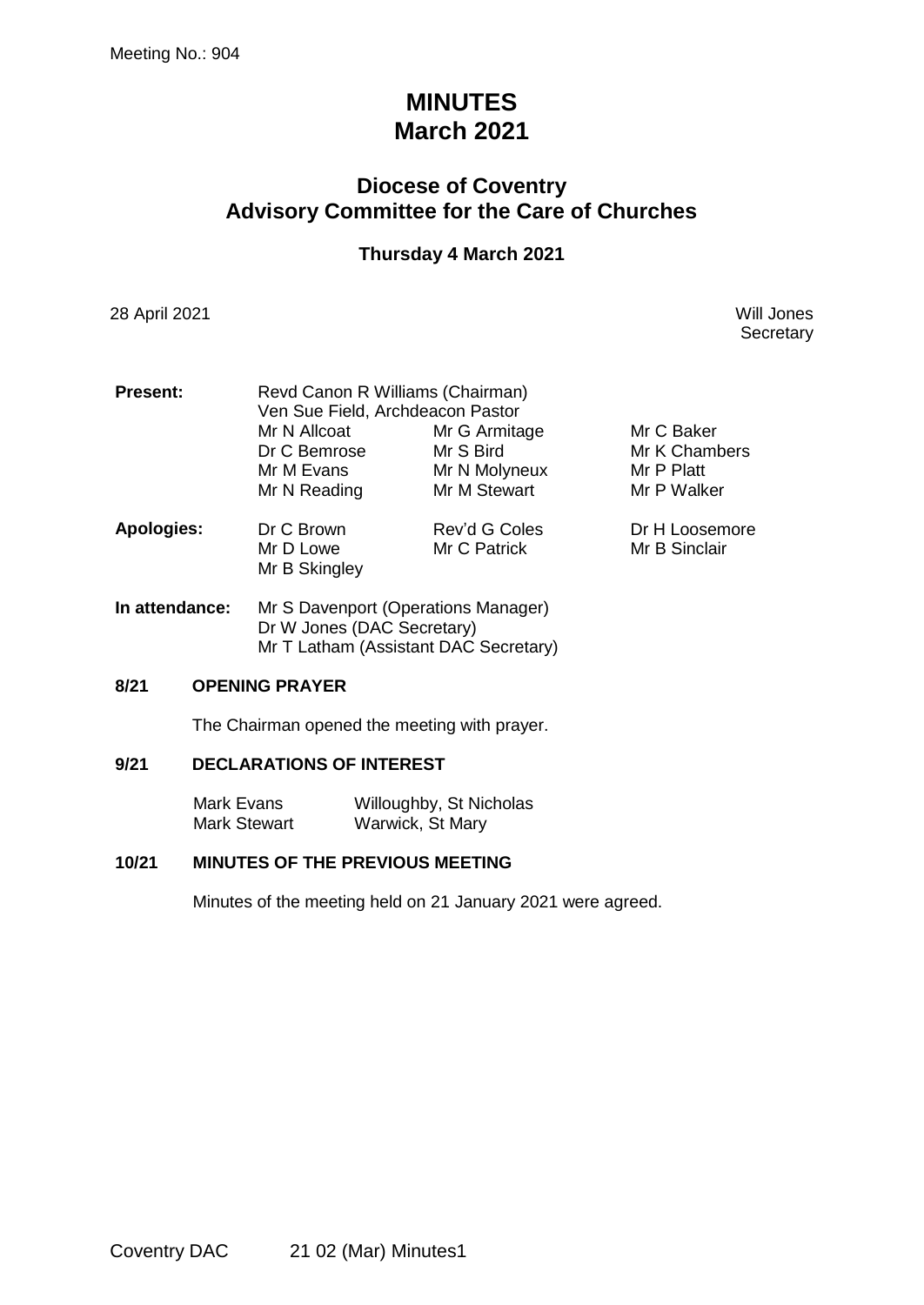### **11/21 NOTIFICATION OF ADVICE APPLICATIONS**

### **a) Applications**

| <b>Alcester, St Nicholas</b><br>{2021-058829}      |                                                                                     | Grade:<br>$II^*$       |
|----------------------------------------------------|-------------------------------------------------------------------------------------|------------------------|
| Proposals:                                         | <b>Upgraded Replacement of Electrical Mains Fuse and Isolator</b>                   |                        |
| Comments:                                          | <b>Heather Loosemore</b>                                                            |                        |
| Delegated to:                                      | <b>Heather Loosemore</b>                                                            |                        |
| <b>ACTION:</b>                                     | <b>Notification</b><br><b>of</b><br><b>Recommendation</b><br>acceptable information | receipt<br>upon<br>Οf  |
| <b>Allesley, All Saints</b><br>{2021-058285}       |                                                                                     | Grade:                 |
| Proposals:                                         | <b>Organ renovation</b>                                                             |                        |
| Comments:                                          | <b>Nigel Allcoat</b>                                                                |                        |
| Decision:                                          | Recommend                                                                           |                        |
| <b>ACTION:</b>                                     | <b>Notification of recommendation</b>                                               |                        |
| <b>Ansley, St Lawrence</b><br>{C6592/2021}         |                                                                                     | Grade:<br>$II^*$       |
|                                                    |                                                                                     |                        |
| Proposals:                                         | <b>Creation of new Garden of Remembrance</b>                                        |                        |
| <b>ACTION:</b>                                     | <b>Letter to PCC</b>                                                                |                        |
| <b>Cheylesmore, Christ Church</b><br>{2020-051499} |                                                                                     | Grade:<br>$\mathbf{I}$ |
| Proposals:                                         | <b>Removal of partition behind pulpit</b>                                           |                        |
| Comments:                                          | Archdeacon Pastor, Mark Stewart                                                     |                        |
| Decision:                                          | Recommend                                                                           |                        |
| <b>ACTION:</b>                                     | <b>Notification of recommendation</b>                                               |                        |
| <b>Eastern Green, St Andrew</b><br>{C6357/2019}    |                                                                                     | Grade:<br>Local        |
| Proposals:                                         | <b>PRIVATE FACULTY APPLICATION:</b><br><b>Memorial for Jordan Taylor Howell</b>     |                        |
| Correspondence:                                    | Chancellor 28/01/2021                                                               |                        |
| Advice:                                            | Noted                                                                               |                        |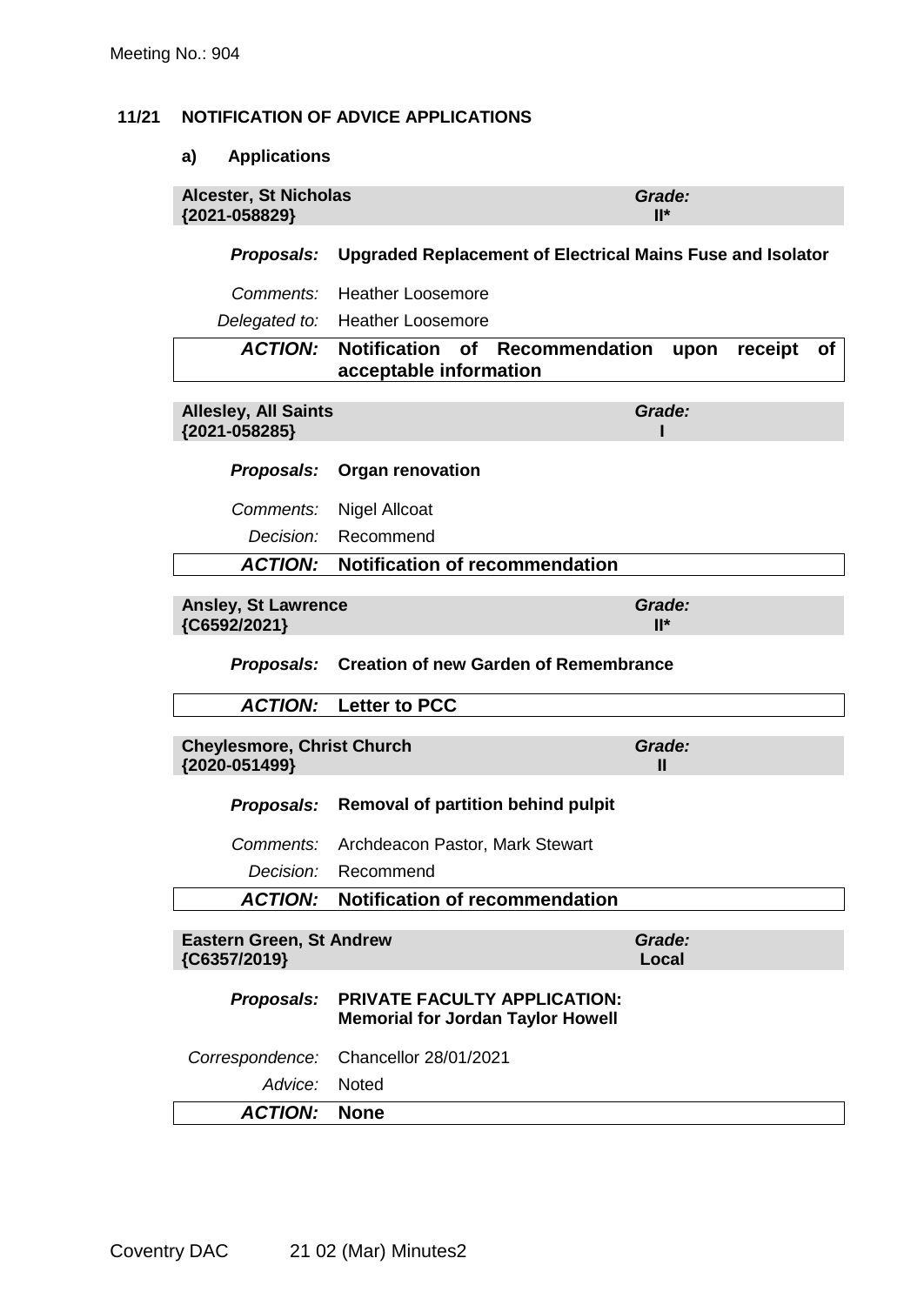| Finham, St Martin in the Fields<br>{2020-055412}   |                                                                                                                                                                    | Grade:<br><b>Unlisted</b> |
|----------------------------------------------------|--------------------------------------------------------------------------------------------------------------------------------------------------------------------|---------------------------|
| Proposals:                                         | Disposal of furniture for re-use or other                                                                                                                          |                           |
| Comments:                                          | Archdeacon Pastor                                                                                                                                                  |                           |
| Decision:                                          | Recommend                                                                                                                                                          |                           |
| <b>ACTION:</b>                                     | <b>Notification of recommendation</b>                                                                                                                              |                           |
| Hampton Lucy, St Peter ad Vincula<br>{2020-054654} |                                                                                                                                                                    | Grade:                    |
| Proposals:                                         | <b>RETROSPECTIVE FACULTY for works undertaken:</b><br>Installation of radio internet repeater in Tower                                                             |                           |
| Correspondence:                                    | Chancellor 16/02/2021                                                                                                                                              |                           |
| Advice:                                            | <b>Noted</b>                                                                                                                                                       |                           |
| <b>ACTION:</b>                                     | <b>None</b>                                                                                                                                                        |                           |
| Kenilworth, St Nicholas<br>{C6586/2021}            |                                                                                                                                                                    | Grade:<br>$II^*$          |
| Proposals:                                         | <b>PRIVATE FACULTY APPLICATION:</b><br>Replacement of memorial plaque to Thomas Roberts with a<br>plaque which includes Joan Roberts and the addition of a<br>vase |                           |
|                                                    | Decision: Recommend                                                                                                                                                |                           |
| <b>ACTION:</b>                                     | <b>Notification of recommendation</b>                                                                                                                              |                           |
| <b>Leek Wootton, All Saints</b><br>{2021-058701}   |                                                                                                                                                                    | Grade:<br>Ш               |
| Proposals:                                         | <b>Heating system renovation</b>                                                                                                                                   |                           |
| Comments:                                          | <b>Colin Bemrose</b>                                                                                                                                               |                           |
| <b>ACTION:</b>                                     | <b>Letter to PCC</b>                                                                                                                                               |                           |
| {2021-058713}                                      | Long Compton, St Peter and St Paul                                                                                                                                 | Grade:                    |
| Proposals:                                         | <b>Repairs to chancel ceiling</b>                                                                                                                                  |                           |
| Comments:                                          | <b>Mark Stewart</b>                                                                                                                                                |                           |
| Decision:                                          | Recommend                                                                                                                                                          |                           |
| <b>ACTION:</b>                                     | <b>Notification of recommendation</b>                                                                                                                              |                           |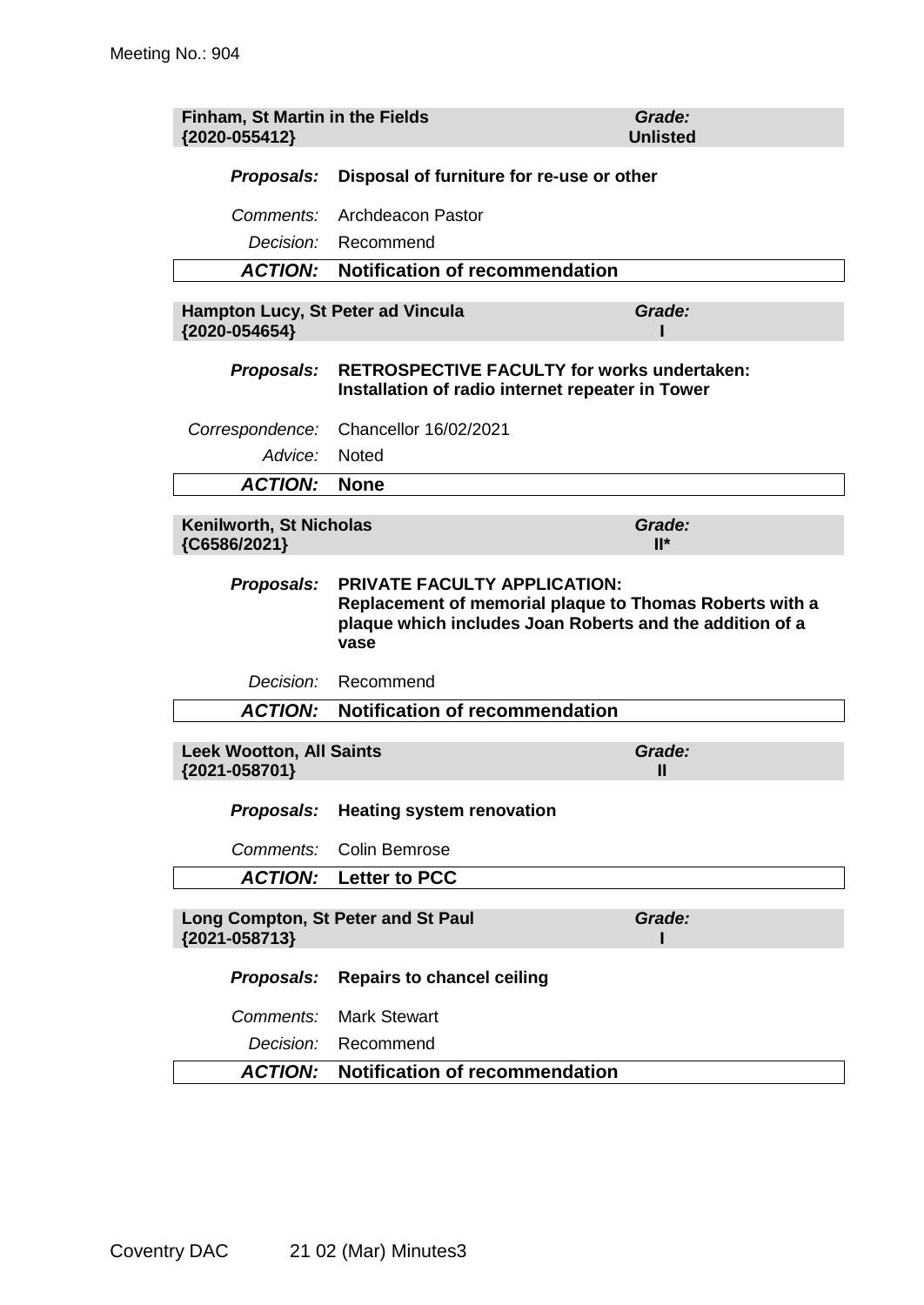| <b>Salford Priors, St Matthew</b><br>{2021-058452}       |                                                                                                                                                                             | Grade:                |  |  |
|----------------------------------------------------------|-----------------------------------------------------------------------------------------------------------------------------------------------------------------------------|-----------------------|--|--|
|                                                          | <b>Proposals:</b> Provision of toilets in the organ chamber                                                                                                                 |                       |  |  |
| Comments: Simon Bird                                     |                                                                                                                                                                             |                       |  |  |
|                                                          | Delegated to: Simon Bird, Nigel Allcoat                                                                                                                                     |                       |  |  |
| <b>ACTION:</b>                                           | Notification of<br>Recommendation<br>acceptable information                                                                                                                 | receipt<br>οf<br>upon |  |  |
| <b>Shipston-on-Stour, St Edmund</b><br>{2020-053282}     |                                                                                                                                                                             | Grade:<br>$II^*$      |  |  |
| Proposals:                                               | To remove seven pews due to prolific woodworm<br>deterioration                                                                                                              |                       |  |  |
| Comments:                                                | Nick Reading                                                                                                                                                                |                       |  |  |
| Delegated to:                                            | Nick Reading                                                                                                                                                                |                       |  |  |
| <b>ACTION:</b>                                           | <b>Notification</b><br>of<br>Recommendation<br>acceptable information                                                                                                       | receipt<br>upon<br>Οf |  |  |
| <b>Stratford-upon-Avon, Holy Trinity</b><br>{C6591/2021} |                                                                                                                                                                             | Grade:                |  |  |
| Proposals:                                               | Development of the North Transept and creation Song<br><b>School</b>                                                                                                        |                       |  |  |
| <b>ACTION:</b>                                           | <b>Letter to PCC</b>                                                                                                                                                        |                       |  |  |
| <b>Stretton-on-Dunsmore, All Saints</b><br>{C6555/2020}  |                                                                                                                                                                             | Grade:<br>$II^*$      |  |  |
|                                                          | Proposals: PRIVATE FACULTY:<br>Addition of two memorial plaques to the existing plot for<br><b>Peter Lundberg:</b><br>1) Glenys Paxton Harding<br>2) Glenys Donalda Wheeler |                       |  |  |
| Correspondence:                                          | Chancellor 27/01/2021                                                                                                                                                       |                       |  |  |
| Advice:                                                  | Noted                                                                                                                                                                       |                       |  |  |
| <b>ACTION:</b>                                           | <b>None</b>                                                                                                                                                                 |                       |  |  |
| {2020-056245}                                            | Tysoe, Assumption of the Blessed Virgin Mary                                                                                                                                | Grade:                |  |  |
| Proposals:                                               | <b>Restoration of windows and tower stonework</b>                                                                                                                           |                       |  |  |
| Comments:                                                | Mark Evans, Ben Sinclair                                                                                                                                                    |                       |  |  |
| <b>ACTION:</b>                                           | <b>None</b>                                                                                                                                                                 |                       |  |  |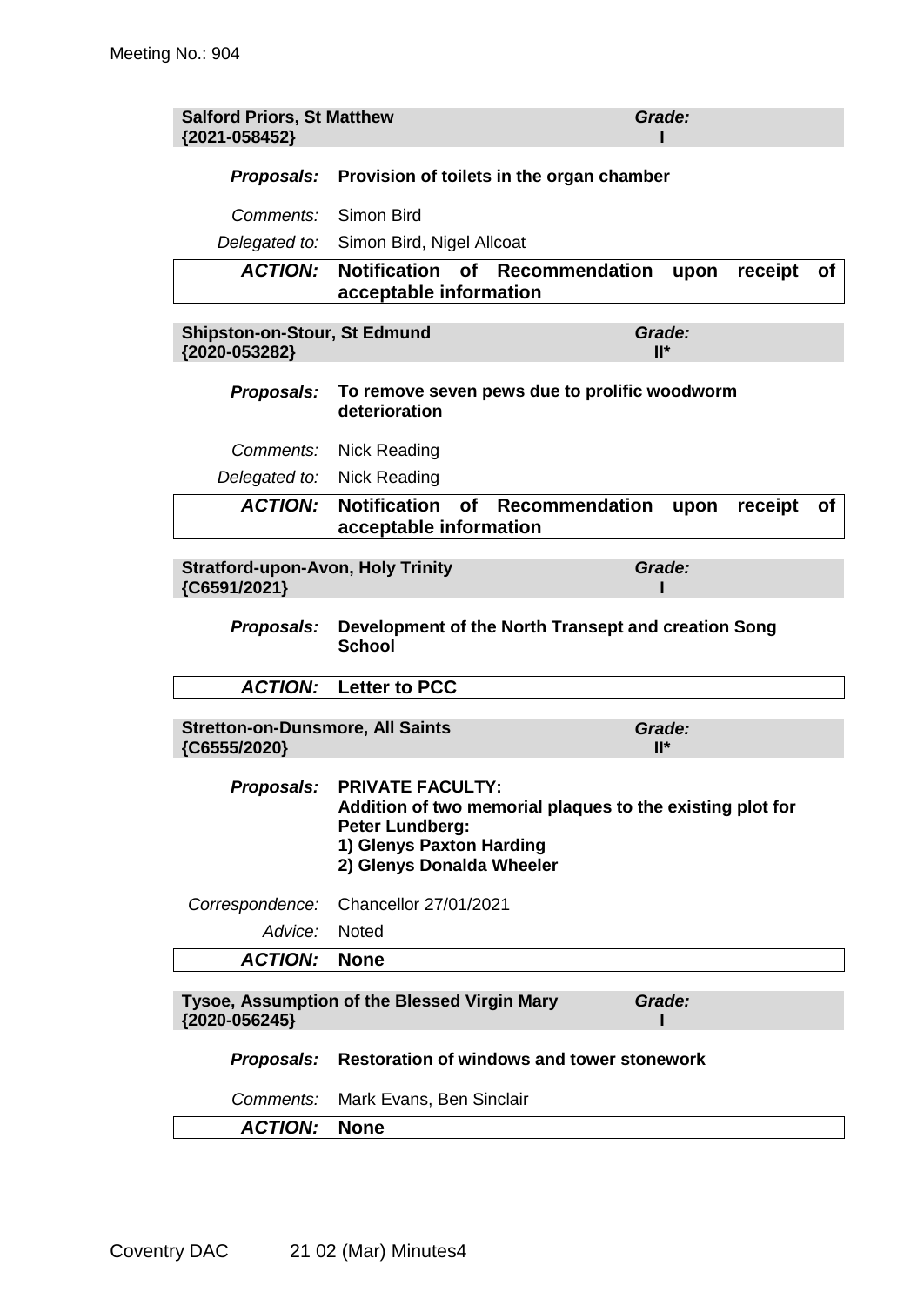**12/21** 

| <b>Warwick, St Mary</b><br>{2020-052123}        | Grade:                                                                                                                                           |  |  |
|-------------------------------------------------|--------------------------------------------------------------------------------------------------------------------------------------------------|--|--|
| Proposals:                                      | <b>CONFIRMATORY FACULTY: Repairs to the Vestry floor and</b><br>Greville vault window as per specification by Mark Stewart<br>dated 19 July 2019 |  |  |
| <i>Decision:</i>                                | Recommend                                                                                                                                        |  |  |
| <b>ACTION:</b>                                  | <b>Notification of recommendation</b>                                                                                                            |  |  |
| <b>Warwick, St Nicholas</b><br>{C6602/2021}     | Grade:                                                                                                                                           |  |  |
| Proposals:                                      | Repairs of pinnacles, stonework, and roofing on North side                                                                                       |  |  |
| <i>Comments:</i>                                | <b>Nick Reading</b>                                                                                                                              |  |  |
| Delegated to:                                   | <b>Nick Reading</b>                                                                                                                              |  |  |
| <b>ACTION:</b>                                  | <b>Notification</b><br><b>of</b><br><b>Recommendation</b><br>receipt<br><b>of</b><br>upon<br>acceptable information                              |  |  |
| <b>Willoughby, St Nicholas</b><br>{2020-055829} | Grade:<br>$II^*$                                                                                                                                 |  |  |
| Proposals:                                      | Font relocation installation of servery and disabled toilet as<br>per specification by Ken Holmes                                                |  |  |
| Correspondence:                                 | <b>Church Buildings Council</b>                                                                                                                  |  |  |
| Advice:                                         | <b>Noted</b>                                                                                                                                     |  |  |
| <b>ACTION:</b>                                  | <b>None</b>                                                                                                                                      |  |  |
| <b>LIST B APPLICATIONS</b>                      |                                                                                                                                                  |  |  |
| a)                                              | Approvals granted since the last meeting                                                                                                         |  |  |
| Allesley, All Saints {2021-057507}              |                                                                                                                                                  |  |  |
| <b>Proposals</b>                                | Installation of live streaming equipment                                                                                                         |  |  |

Date issued 01/02/2021

**Barcheston, St Martin {2020-055923}**

**Proposals Re-pointing exterior stone work as per specification by Graeme Beamish dated November 2020. In particular to the buttresses at the west end of the church and around the perimeter of the building at ground level where the existing pointing has failed and damp is getting into the stonework and weeds are taking hold.**

Date issued 12/02/2021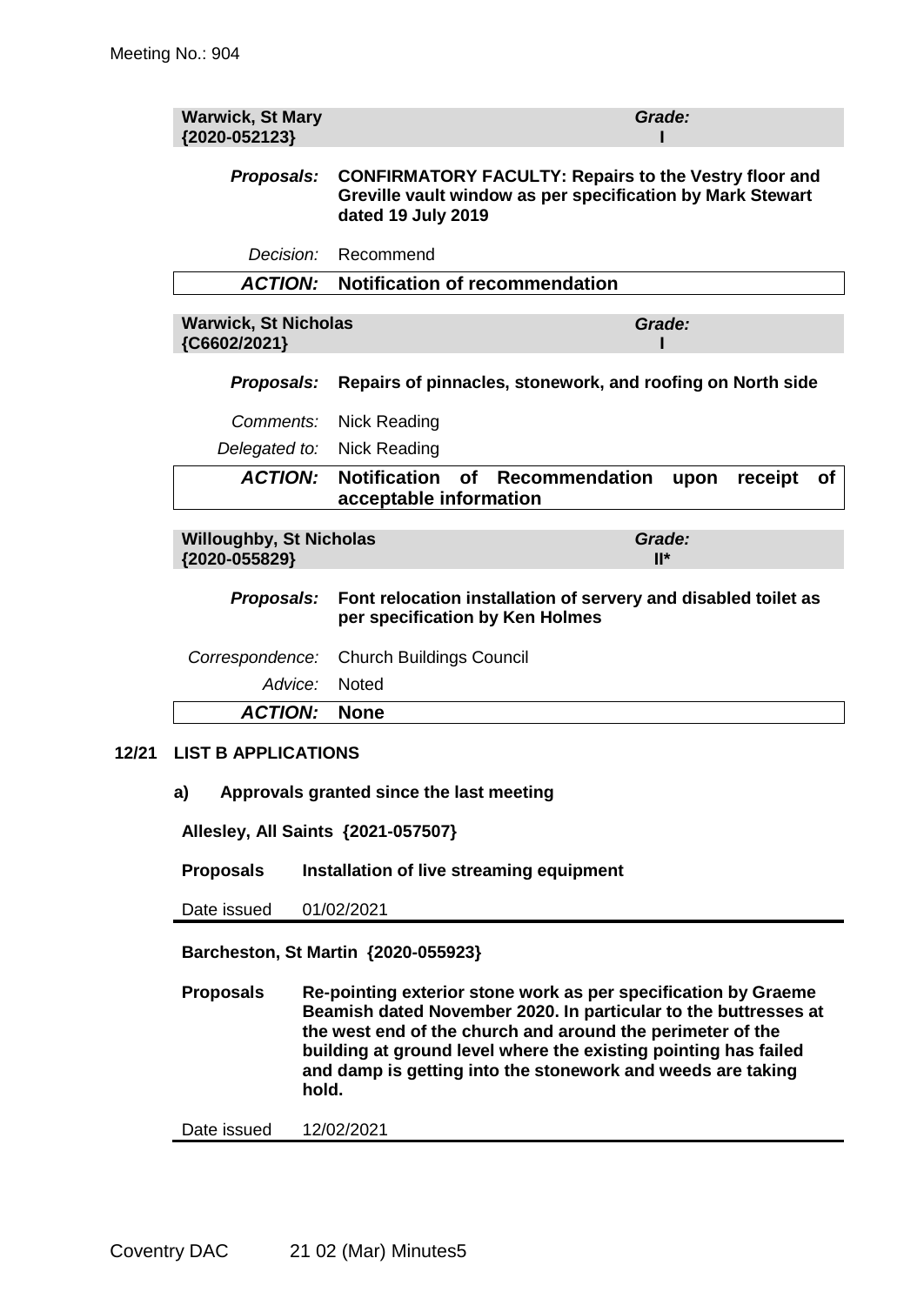#### **Bedworth, All Saints {2021-058024}**

**Proposals Pollarding to trees long boundary with Bedworth Health Centre**

Date issued 15/02/2021

**Clifford Chambers, St Helen {2020-052598}**

**Proposals Installation of swift boxes**

Date issued 15/02/2021

**Dunchurch, St Peter {2020-057035}**

**Proposals The installation within the churchyard of a notice board indicating the location of each of the named Commonwealth War Graves within our churchyard.**

Date issued 22/01/2021

**Leamington Hastings, All Saints {2020-056176}**

**Proposals Repair of Chancel roof as identified in Quinquennial report**

Date issued 23/02/2021

**Offchurch, St Gregory {2021-058906}**

**Proposals Installation of a lock to the south door**

Date issued 23/02/2021

**Preston-on-Stour, St Mary {2021-057587}**

**Proposals Felling of 2 x dangerous trees and crown work to a third**

Date issued 22/01/2021

**Stratford-upon-Avon, Holy Trinity {2019-044267}**

**Proposals Install a new round bench on the north side of the church next to the north porch as per supporting documents.**

Date issued 12/02/2021